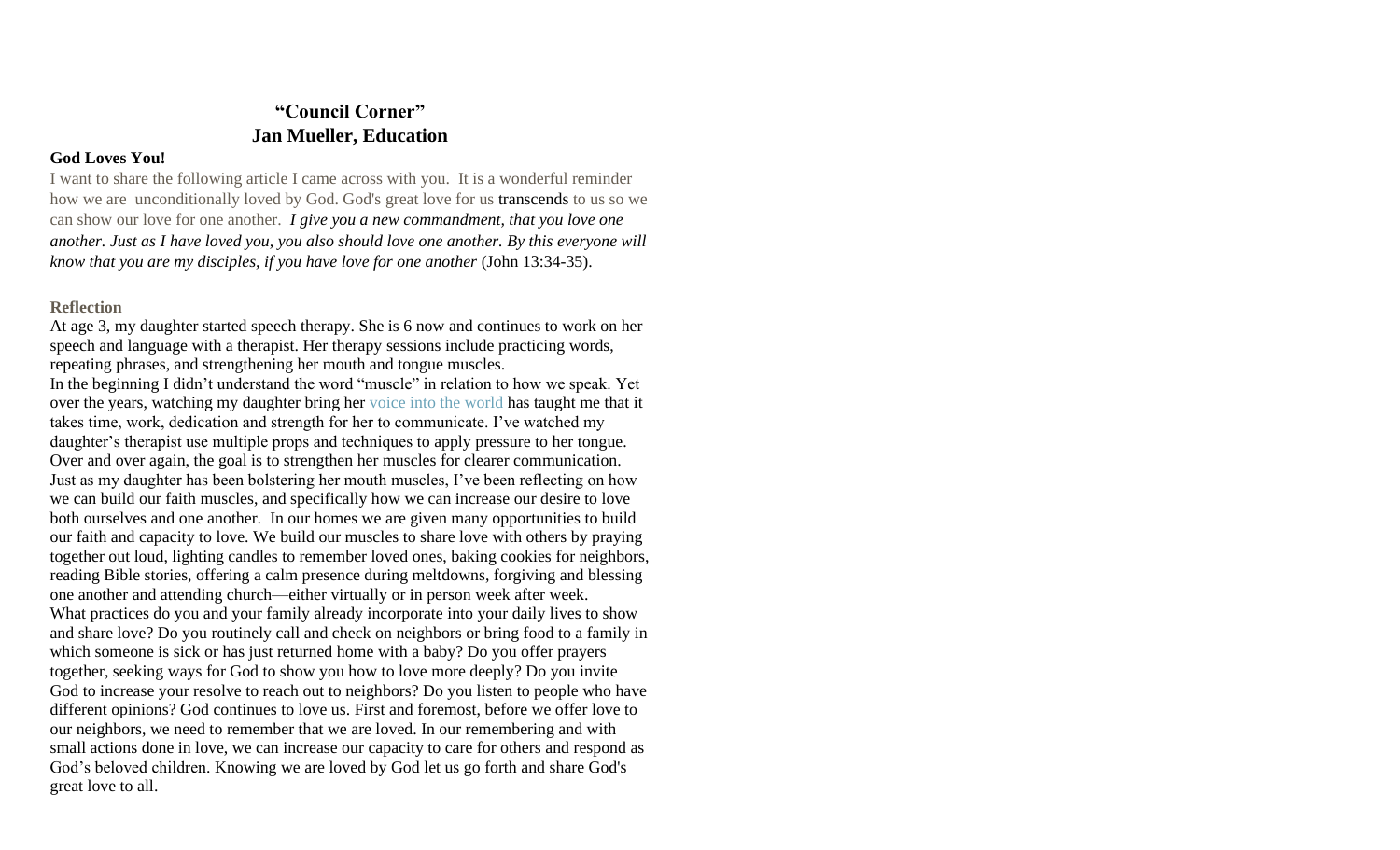**Council Members.** Here is a list of Council Members. Please contact them with any concerns or issues you may have. Council meets once a month and welcomes input from the congregation.

President: Jennifer Schwede – 715-432-6079; jenniferschwede@aol.com Vice President: Barb Paulsen – 715-845-9884; [ericbarbp@aol.com](mailto:ericbarbp@aol.com) Treasurer: Perry Kufahl – 715-675-1383; pnskufahl@outlook.com Secretary: Shelley Kufahl – 715-675-1383; [pnskufahl@outlook.com](mailto:pnskufahl@outlook.com) Trustees: Curt Cooley – 715-571-4057; [usfcool@gmail.com](mailto:usfcool@gmail.com) Jim Borelli – 715-803-8282; jimb.newlife@gmail.com Evangelism: Lane Bahr – 715-297-0017; [lucylane35@hotmail.com](mailto:lucylane35@hotmail.com) Fellowship: Madeline Grueneberg – 715-574-9095; [MadelineSchwede@aol.com](mailto:MadelineSchwede@aol.com) Education: Jan Mueller – 715-675-9558; [dmjm5455.wau@gmail.com](mailto:dmjm5455.wau@gmail.com) Worship: Sue Harris – 715-551-6282; smae53@gmail.com

**Women of St. John.** Please mark your calendars for the Wisconsin River Valley Conference **WELCA Sprint Event** to be held at our Saviour's Lutheran Church in Merrill on April 23, from 8:00 a.m. – 1:00 p.m. The cost is \$10 per person. Registration forms are available on the table in the narthex. In-kind offering: women's personal care products (soap, shampoo, deodorant, maxi pads, etc.) for Merrill Community food pantry.

**Council Meeting Minutes.** Copies of the minutes from the most recently held Council meeting are by the mailboxes. Please feel free to pick up a copy. If more are needed, please contact the church office.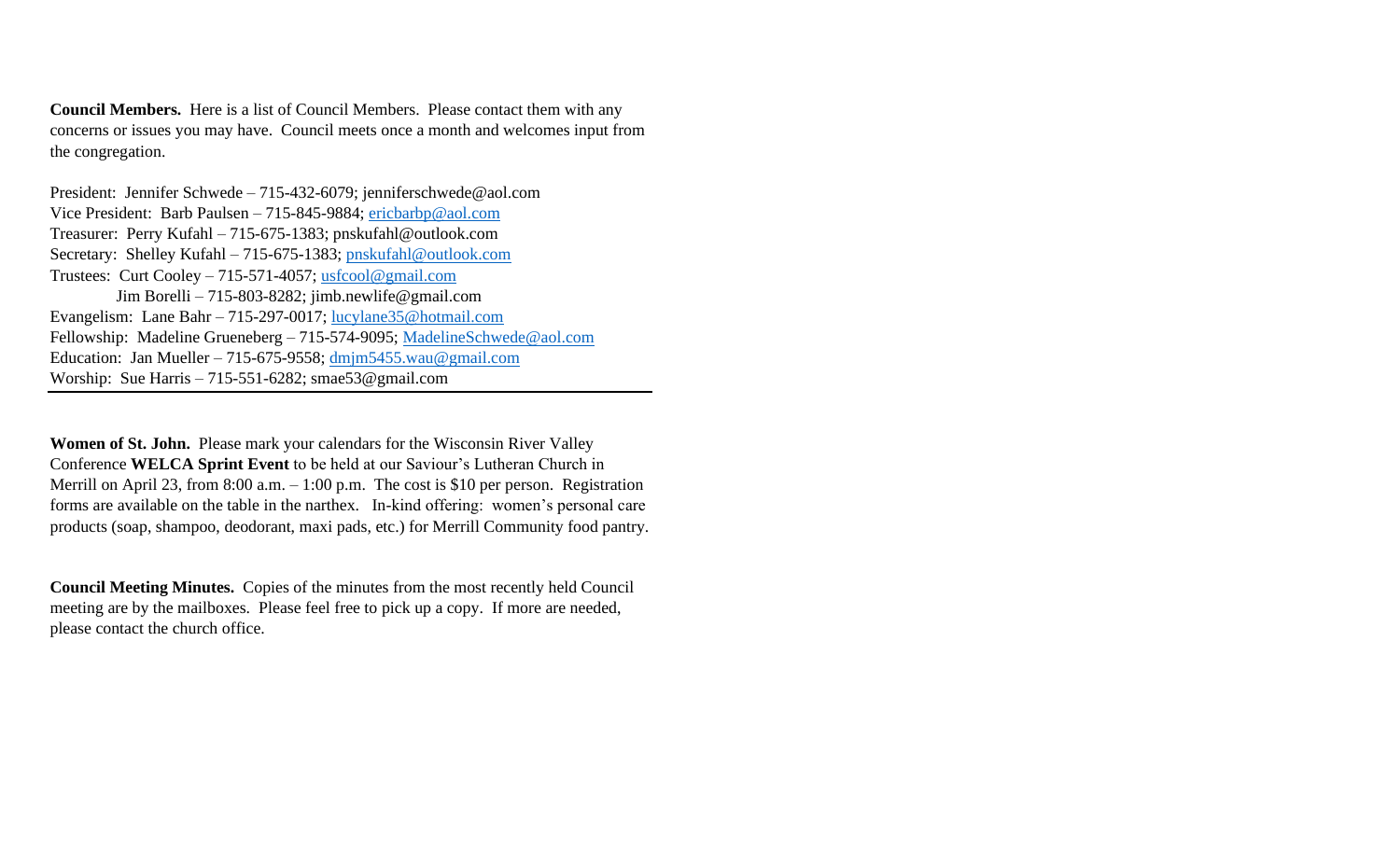| <b>Financial Report for February, 2022</b> |                 |      |                     |  |  |
|--------------------------------------------|-----------------|------|---------------------|--|--|
|                                            | <b>February</b> |      | <b>Year-to-Date</b> |  |  |
| <b>Income Received</b>                     | \$10,441.45     |      | \$19,994.34         |  |  |
| <b>Expenses Paid</b>                       | \$7,685.23      |      | \$15,307.37         |  |  |
| <b>Difference</b>                          | \$2,756.22      |      | \$4,686.97          |  |  |
| <b>Attendance Report</b>                   |                 |      |                     |  |  |
|                                            |                 | 2022 | 2021                |  |  |
| Average Weekly/February                    |                 | 73   | 75                  |  |  |
| Average Weekly/Year-to-Date                |                 | 62   | 109                 |  |  |

**2022 Offering Envelopes.** The offering envelopes for 2022 have arrived – they are in your mailboxes in the narthex. Please stop by and pick them up.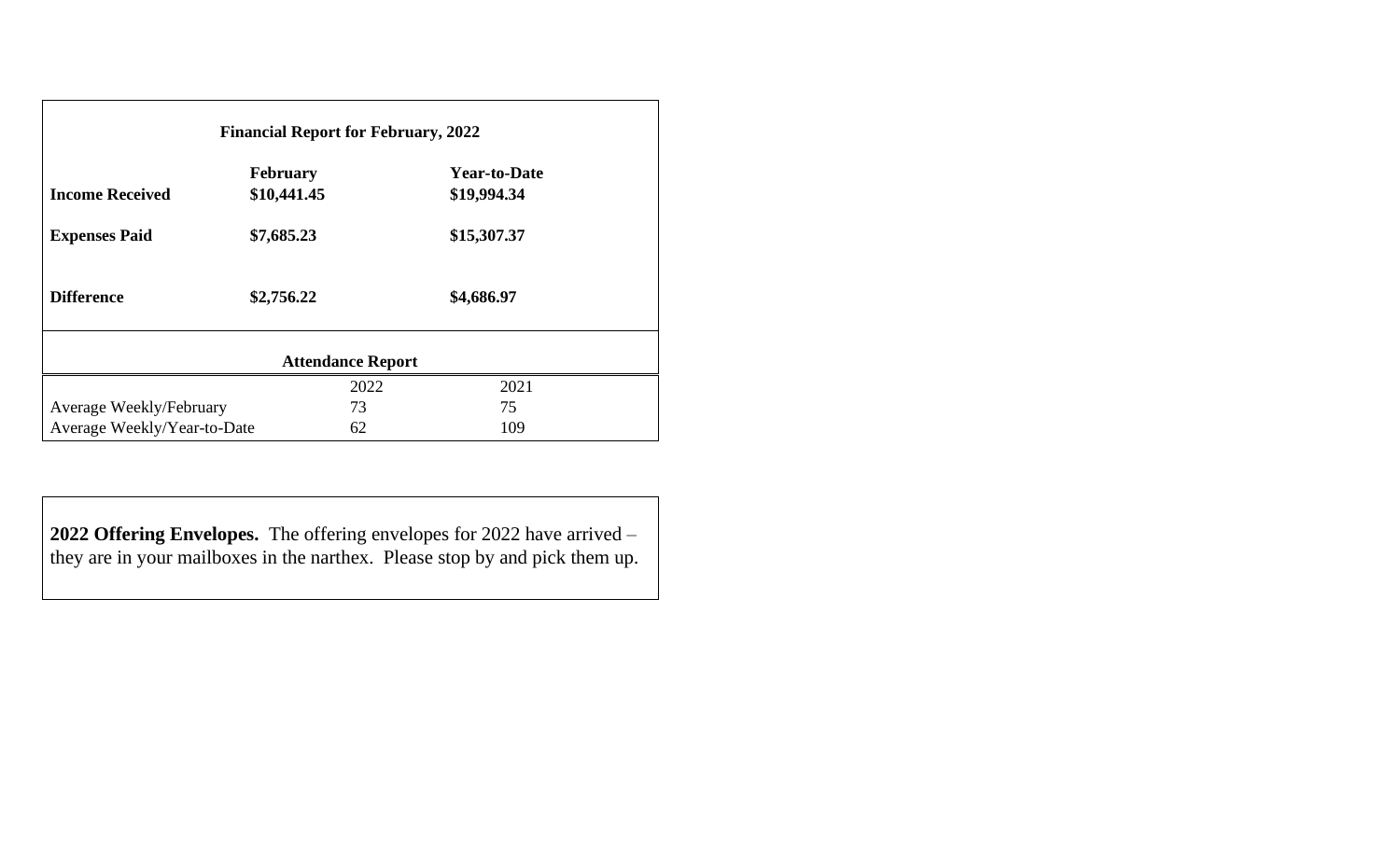**Homebound Parishioners.** The following parishioners are no longer able to consistently attend worship services. I visit them to remind them that they are loved by God and loved by their community of faith, St. John. Sometimes it is helpful to hear those reminders from someone in addition to me.

| Carol Fitzke<br>237227 N. 120 <sup>th</sup> Ave.<br>Wausau, WI 54401<br>Weston, WI 54476 | <b>Harley Goetsch</b><br>Rennes Health/Rehab Ctr.<br>4810 Barbican Avenue<br>Wausau, WI 54401 | Charles & Joanne Zahn<br>3001 Westhill Dr.<br>Room 208<br>Wausau, WI 54401 |
|------------------------------------------------------------------------------------------|-----------------------------------------------------------------------------------------------|----------------------------------------------------------------------------|
| Florian Kolbe<br>540 E. Thomas St.<br>Apt. 108<br>Wausau, WI 54403                       | Don & Carol Prochnow<br>1408 Lili Lane<br>Schofield, WI 54476                                 | Laurie Prochnow<br>4602 Barbican Ave.<br>Apt. 105<br>Weston, WI 54476      |
| Vern & Marlene Bahr<br>238456 N, $84^{th}$ Ave.<br>Wausau, WI 54401                      |                                                                                               |                                                                            |